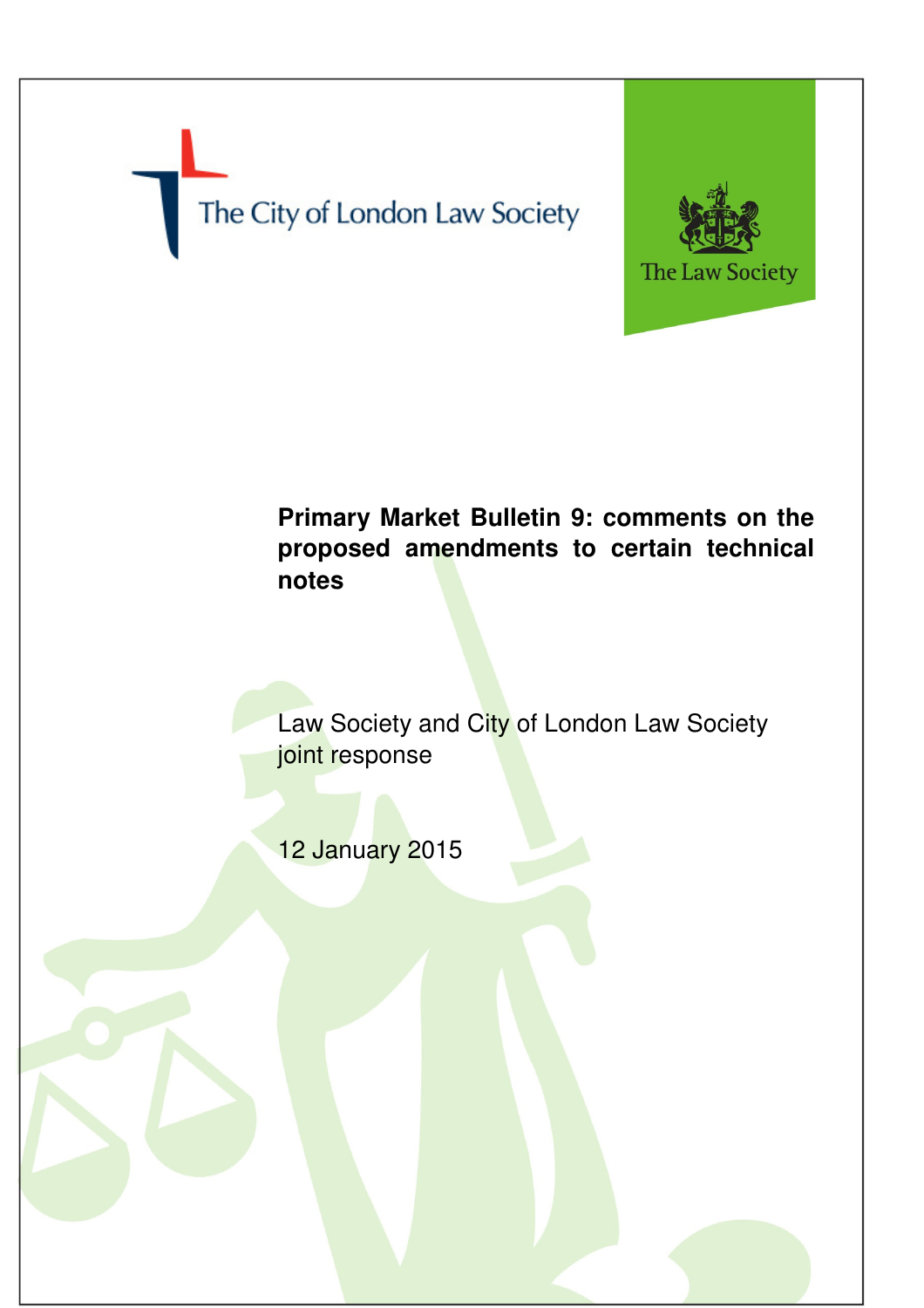## **Introduction**

- 1. The comments set out in this paper have been prepared jointly by the Listing Rules Joint Working Party of the Company Law Committees of the Law Society of England and Wales and the City of London Law Society.
- 2. The Law Society of England and Wales is the representative body of over 120,000 solicitors in England and Wales. The Society negotiates on behalf of the profession and makes representations to regulators and Government in both the domestic and European arena. This response has been prepared on behalf of the Law Society by members of the Company Law Committee.
- 3. The City of London Law Society ("**CLLS"**) represents approximately 13,000 City lawyers through individual and corporate membership including some of the largest international law firms in the world. These law firms advise a variety of clients from multinational companies and financial institutions to Government departments, often in relation to complex, multi-jurisdictional legal issues. The CLLS responds to a variety of consultations on issues of importance to its members through its 17 specialist committees.
- 4. The Listing Rules Joint Working Party is made up of senior and specialist corporate lawyers from both the Law Society and the CLLS who have a particular focus on the Listing Rules and the UK Listing Regime.
- 5. We set out below our comments on the proposed amendments to the three UKLA technical notes which were announced in the Financial Conduct Authority's Primary Market Bulletin No.9 (published on 27 November 2014).

### **Ratification circulars (UKLA/TN/204.2)**

6. We note that the FCA proposes to amend its Technical Note on Ratification Circulars by inserting the following the paragraph at the end of the Technical Note:

"In assessing whether the potential benefit to directors is only an ancillary or unintended effect of the circular, we are of the opinion that it is very difficult to come to this conclusion where a specific resolution (or part of a resolution) is included in the circular that has the effect of expressly releasing the directors from liability."

- 7. We refer to the leading case in relation to unlawful distributions, Bairstow and others v Queens Moat Houses plc [2001] All ER (D) 211, which clarified that, in circumstances where a company makes an unlawful distribution, the company's ability to bring claims against its shareholders and its ability to bring claims against its directors are not mutually exclusive. Specifically, it made it clear that a company could pursue claims against its shareholders and its directors and potentially recover sums from both of them. The legal effect of this is that it is not possible to remove an actual or theoretical liability of the directors merely by removing the liability of shareholders.
- 8. Therefore, on the basis of the Queens Moat Houses case, where companies publish ratification circulars in respect of unlawful distributions, it is typical to include a specific shareholder resolution expressly waiving any claims that the company may have against its directors.
- 9. Practitioners have historically taken the view that this approach remained within the ambit of the current version of the Technical Note. This is on the basis that, in the case of a solvent, profitable company which has made an unlawful distribution, the primary purpose of the ratification circular is to ratify the unlawful distribution and that any potential benefit to directors in any separate waiver of claims is very remote. This is because, in such